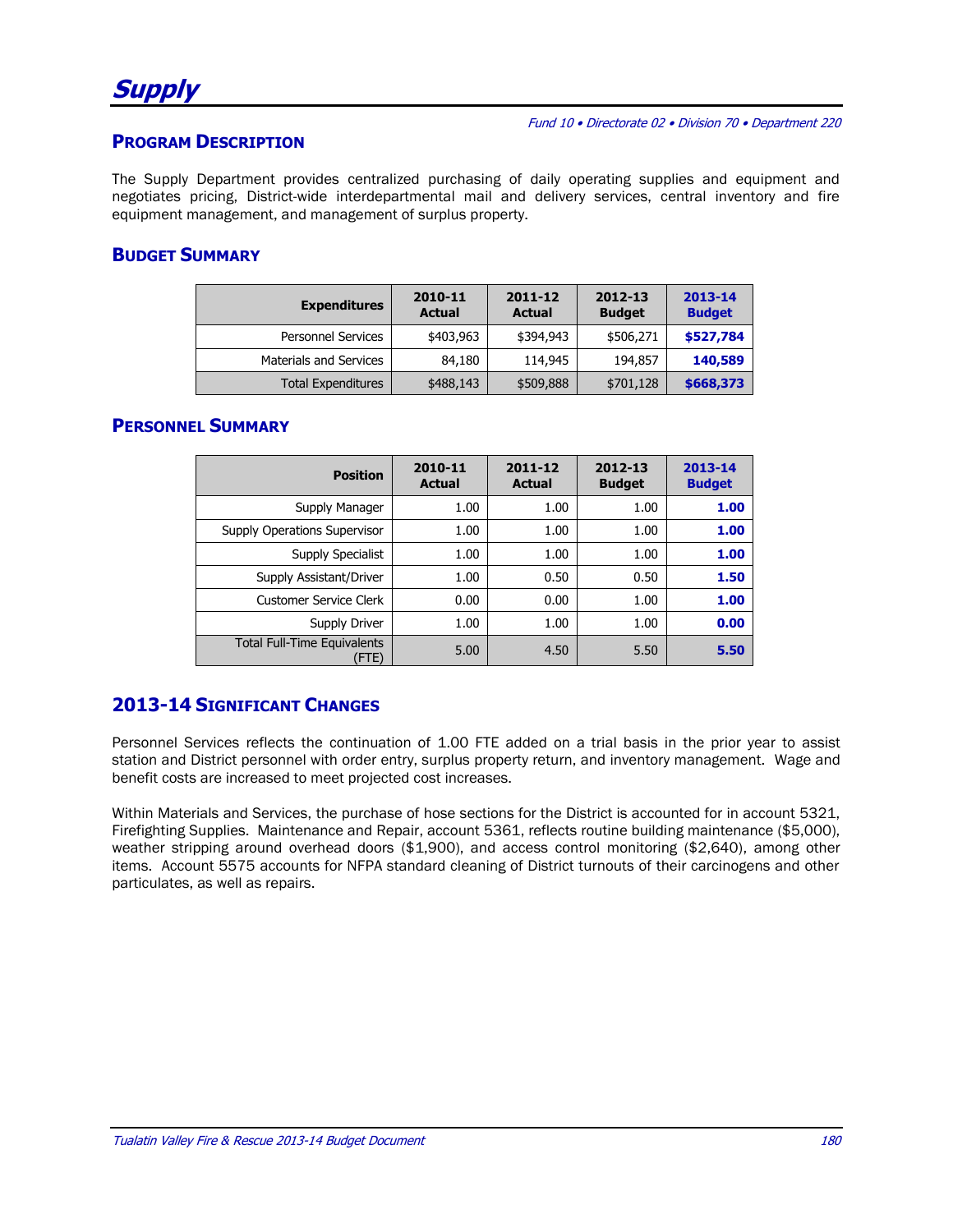# **Supply, continued**

#### **STATUS OF 2012-13 SERVICE MEASURES**

 Strengthen and build partnerships within regional fire agencies and the business community to streamline delivery of services.

| Goal(s)/Call(s) for Action:<br>Service Type(s):<br>Measured By: | VI: VII<br>Essential<br>Use of contracts, common vendors and products, and advances in<br>management of services provided.                                                                                                                                                                                                                                                          |
|-----------------------------------------------------------------|-------------------------------------------------------------------------------------------------------------------------------------------------------------------------------------------------------------------------------------------------------------------------------------------------------------------------------------------------------------------------------------|
| <b>Status or Outcome:</b>                                       | Members of Supply and Finance attend the quarterly Regional Logistics<br>Group meetings. These meetings enable continued networking and<br>sharing of information, as well as discussion of cooperative efforts and<br>opportunities, e.g. helmet and turnout boot research and development<br>efforts, vendor direct ordering procedures, chemical and soap<br>dispensing systems. |

 Continue to update policies and procedures to align with MUNIS and implementation of Vendor Direct Order and Delivery methods.

| Goal(s)/Call(s) for Action:<br>Service Type(s):<br>Measured By: | VI: VII<br>Essential<br>Communication to customers regarding the addition of new policies or<br>changes made to existing policies.                                                                                                                                                                                                           |
|-----------------------------------------------------------------|----------------------------------------------------------------------------------------------------------------------------------------------------------------------------------------------------------------------------------------------------------------------------------------------------------------------------------------------|
| <b>Status or Outcome:</b>                                       | Supply continues to evaluate daily procedures seeking efficiencies.<br>Stations have been involved in testing changes associated to Vendor<br>Direct Order and Delivery and have received notification prior to<br>implementation. To date, changes have involved water deliveries, office<br>supplies, and janitorial and station supplies. |

 Provide management, maintenance, and tracking of PPE and turnouts to meet requirements set by the manufacturer, NFPA, OSHA, and District standards.

| Goal(s)/Call(s) for Action:<br>Service Type(s):<br>Measured By: | IV: VII<br>Mandatory<br>Access to current year repair and tracking history through a vendor's<br>database. Ability to access this database and make updates to PPE<br>status or condition. Use information to improve decision-making                                                                                                                                       |
|-----------------------------------------------------------------|-----------------------------------------------------------------------------------------------------------------------------------------------------------------------------------------------------------------------------------------------------------------------------------------------------------------------------------------------------------------------------|
| <b>Status or Outcome:</b>                                       | regarding life and retirement of garments.<br>Supply continues to work with Integrated Operations and members of<br>the PPE group to support the District's protective equipment needs.<br>Detailed repair and inspection history is available through the vendor<br>website. Information is accessed and considered when determining<br>repair or replacement of turnouts. |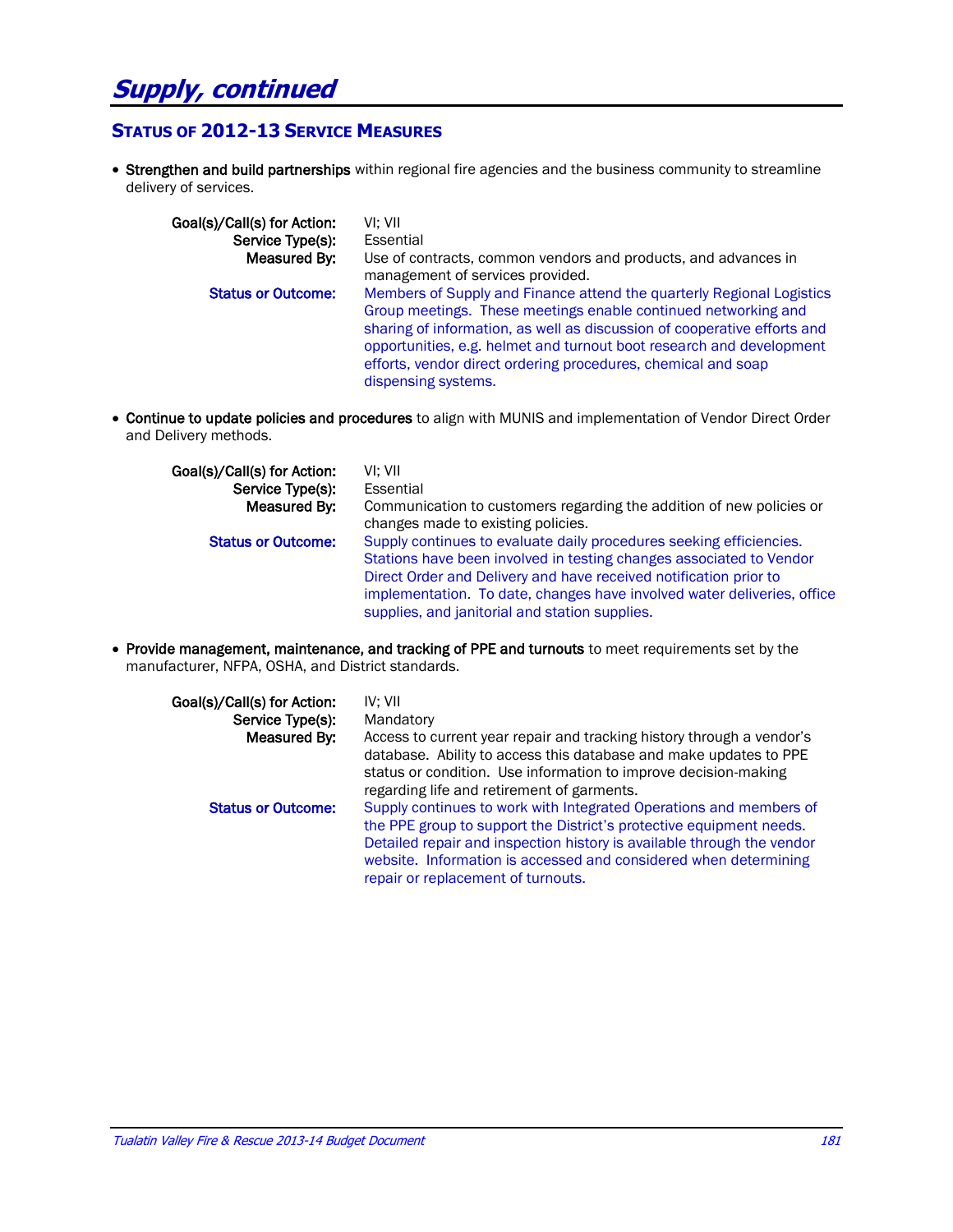#### **STATUS OF 2012-13 SERVICE MEASURES, CONTINUED**

Provide routine business and mission critical supplies and equipment to customers.

| Goal(s)/Call(s) for Action: | VI: VII                                                                                                                                                                                                                                                                                                                                                                                                                                                             |
|-----------------------------|---------------------------------------------------------------------------------------------------------------------------------------------------------------------------------------------------------------------------------------------------------------------------------------------------------------------------------------------------------------------------------------------------------------------------------------------------------------------|
| Service Type(s):            | Essential                                                                                                                                                                                                                                                                                                                                                                                                                                                           |
| Measured By:                | Meet customer's supply and equipment needs in an efficient and cost<br>effective manner utilizing vendor services and/or physical storing of<br>inventory.                                                                                                                                                                                                                                                                                                          |
| <b>Status or Outcome:</b>   | Supply provides over 1,200 items, ranging from medical supplies,<br>protective clothing, and station and office supplies. Physical storage of<br>items is determined by product classification, vendor delivery times,<br>price, etc. Orders are received daily and delivered twice weekly.<br>Standards are being established for all categories of items to capture<br>price savings offered by vendors and limit efforts associated to sourcing<br>and ordering. |

#### **STATUS OF 2012-13 CHANGE STRATEGIES**

 Streamline organization of work order activity codes to capture resource utilization and opportunities for improvements to services.

| Goal(s)/Call(s) for Action: | $VI/E$ ; $VII/D$                                                                                                                                                                                                                                                                                                                                                                                                                                                                              |
|-----------------------------|-----------------------------------------------------------------------------------------------------------------------------------------------------------------------------------------------------------------------------------------------------------------------------------------------------------------------------------------------------------------------------------------------------------------------------------------------------------------------------------------------|
| <b>Budget Impact:</b>       | Increase required                                                                                                                                                                                                                                                                                                                                                                                                                                                                             |
| Duration:                   | Ongoing                                                                                                                                                                                                                                                                                                                                                                                                                                                                                       |
| <b>Budget Description:</b>  | Anticipate continued requirement of staff time as staff adjusts to the                                                                                                                                                                                                                                                                                                                                                                                                                        |
|                             | maintenance and increased use of this module.                                                                                                                                                                                                                                                                                                                                                                                                                                                 |
| Partner(s):                 | Logistics, Finance                                                                                                                                                                                                                                                                                                                                                                                                                                                                            |
| <b>Status or Outcome:</b>   | With the assistance of Logistics Administrative Assistants, Supply has<br>adopted similar methods for tracking work requests and labor costs<br>associated with Supply's four service areas. As Supply's services evolve,<br>staff will continue to work with Logistics partners to identify<br>opportunities to align businesses and methods for capturing data. Since<br>this has become part of Supply's routine business operations, this<br>Change Strategy will not be carried forward. |

 Explore the possibility of combining inventory management responsibilities within the Logistics Division.

| Goal(s)/Call(s) for Action:<br><b>Budget Impact:</b><br>Duration: | VI/C; VII/A and E<br>Resource neutral<br>Year 1 of 3                                                                                                                                                                                                                                                                                                                                                             |
|-------------------------------------------------------------------|------------------------------------------------------------------------------------------------------------------------------------------------------------------------------------------------------------------------------------------------------------------------------------------------------------------------------------------------------------------------------------------------------------------|
| <b>Budget Description:</b>                                        | The first year will focus on identifying opportunities to combine inventory<br>procurement and management within Logistics. Depending on the<br>outcome, subsequent years will focus on development, testing, and<br>implementation.                                                                                                                                                                             |
| Partner(s):                                                       | Supply, Fleet, Facilities, Information Technology, Communications,<br>Finance                                                                                                                                                                                                                                                                                                                                    |
| <b>Status or Outcome:</b>                                         | Opportunities identified are:<br>○ Adding common Facilities Maintenance products to the Supply<br>Department inventory.<br>$\circ$ The concept of consolidating Logistics consumables under one main<br>supply vendor.<br>○ Testing of single point sourcing and ordering through the Supply<br>Customer Service Clerk to gain purchasing efficiencies and better<br>utilize Technician and staff resource time. |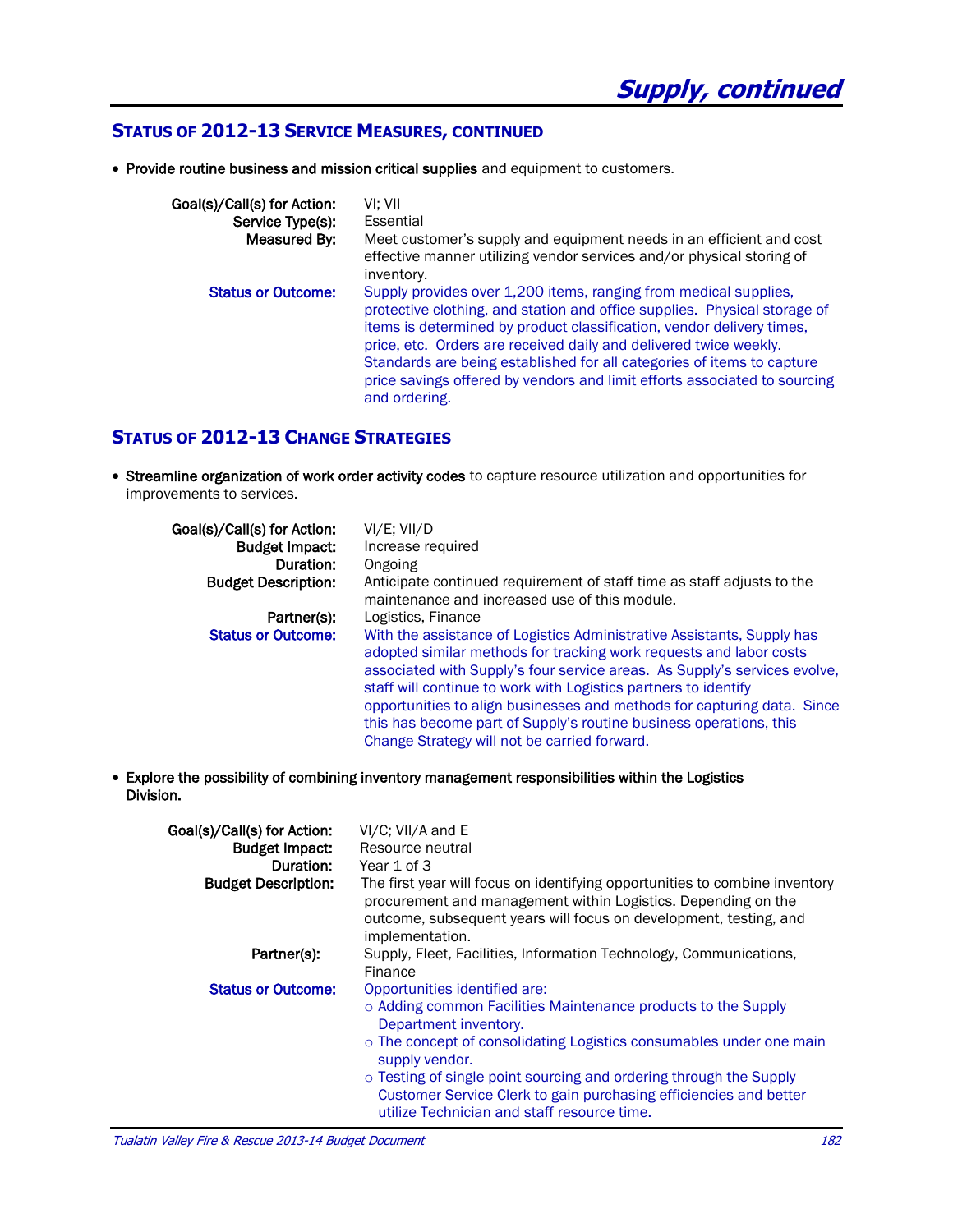#### **STATUS OF 2012-13 CHANGE STRATEGIES, CONTINUED**

 Evaluate benefits and opportunities to simplify and streamline ordering process for customers while improving service and maintaining benefits realized through vendor direct ordering and delivery. A customer service position in Supply will provide a point of contact for the end user in support of the ordering system. This position will also allow for increased efficiency and consistency in procurement procedures, order management, and validation of coding within MUNIS. A major challenge of the current system is the complexity of ordering from multiple vendors and subsequent MUNIS entry; having a person available to assist the end-user and manage the order with an internal understanding will simplify the process while meeting procurement and materials management efficiencies within the Supply Department.

#### Goal(s)/Call(s) for Action:  $V1/4$ ;  $V1/1$ , 2, and 4 Budget Impact: Increase required Duration: Year 1 of 1 **Budget Description:** Proof of concept, limited duration customer service/order assistance position filled. Partner(s): Logistics, Finance, Integrated Operations Status or Outcome: The Customer Service Clerk worked closely with station ordering personnel to understand frustrations associated with ordering in MUNIS and vendor websites. Supply conducted quarterly customer surveys, receiving feedback that led to improvements in product search options and simplified training aids. One-on-one training conducted by the Customer Service Clerk has improved customer comfort levels and acceptance of MUNIS, and improved accuracy of requisition entries. Inventory requisitions are reviewed daily to allow timely clarification of requests, limiting delays and product returns. Streamlined ordering process changes were tested with select stations before making available to all locations. Standards for over 1,200 commonly ordered items have been established in MUNIS as "virtual" non-stock items to simplify station ordering. As a result, vendor website ordering and subsequent duplicate entries into MUNIS have been discontinued. The Customer Service Clerk is responsible for processing all vendor direct, non-stock/"virtual" items, ensuring accurate and timely deliveries to the stations and completion of accurate MUNIS purchasing card entries. Special order requests are communicated by customers via email and sourced by the Customer Service Clerk, using established vendors and contracts when possible. The Customer Service Clerk is the first point of contact for questions received via email and phone to Supply, improving Supply's overall customer service. Supply continues to work with line personnel and other District partners to identify additional opportunities for streamlining the ordering process and bringing efficiencies to its services.

#### **ADDITIONAL 2012-13 ACCOMPLISHMENTS**

- Supported Stations 65 and 56 equipment and surplus needs.
- Tested and implemented automatic laundry soap dispensing systems.
- Outfitted 12 new Volunteer recruits for the fall 2012 academy.
- Outfitted 16 new Career Line recruits for the spring 2013 academy.
- Partnered with Integrated Operations to support the AMP boot, jacket, and helmet PAT processes.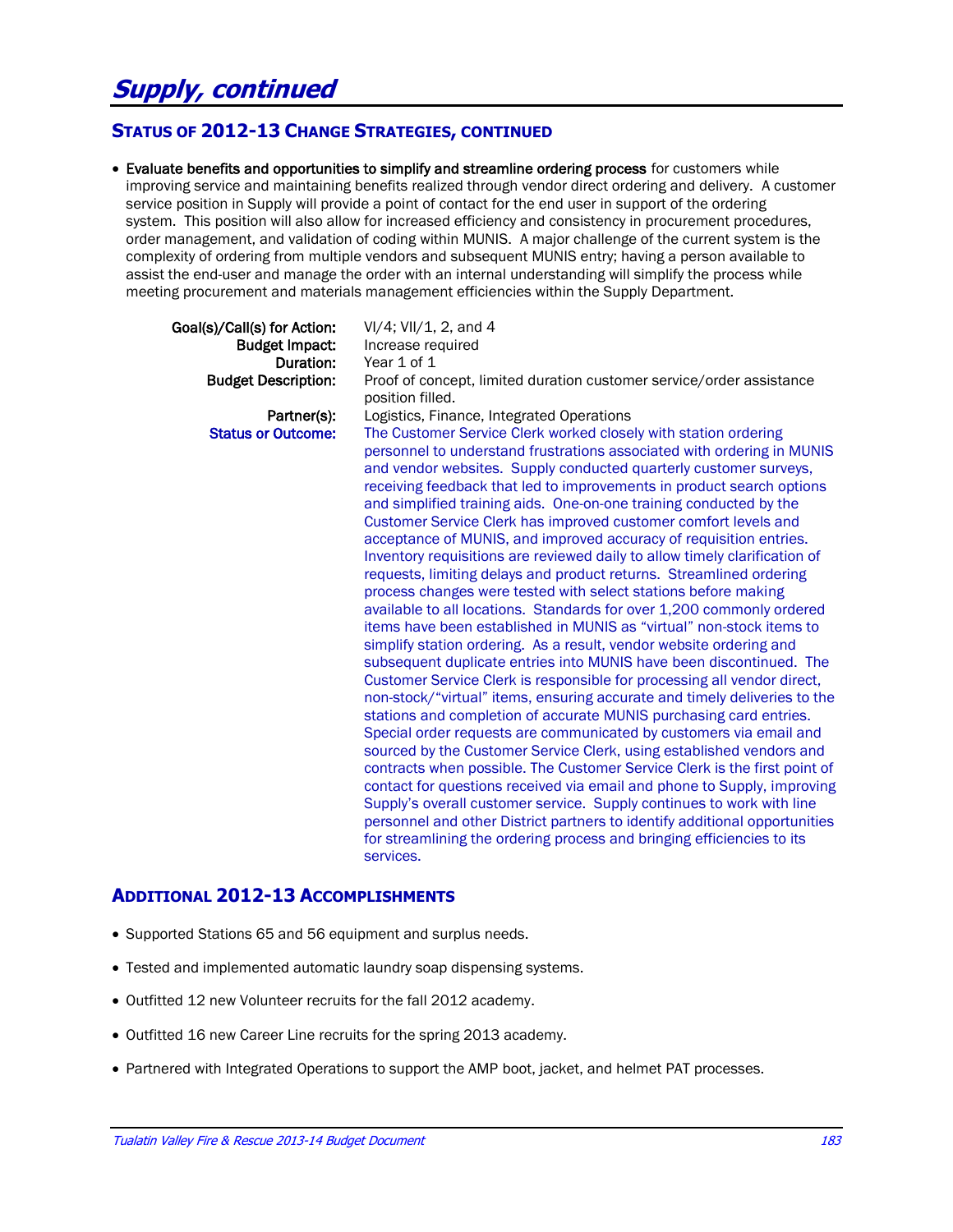| <b>Service Measure</b>                             | 2010-11<br><b>Actual</b> | 2011-12<br><b>Actual</b> | 2012-13<br><b>Estimated</b> | 2013-14<br><b>Projected</b> |
|----------------------------------------------------|--------------------------|--------------------------|-----------------------------|-----------------------------|
| <b>Procurement Service Labor Hours</b>             | 1,970 <sup>3</sup>       | 1,580                    | 1,620                       | 1,740                       |
| Inventory and Special Request Purchase Orders      | 1,093                    | 1,113                    | 1,550                       | 1,700                       |
| <b>Warehousing Service Labor Hours</b>             | $3,415^3$                | 2,625                    | 1,963                       | 1,832                       |
| Stocked Inventory Items                            | 8984                     | 990                      | 929                         | 802                         |
| Non-Stock/JIT and Special Order Items              | 700                      | $1,034^4$                | 1,207 <sup>4</sup>          | 1,334                       |
| <b>Inventory Requisitions Filled</b>               | 5,606 <sup>1</sup>       | 5,432                    | 6,052                       | 5,812                       |
| Ending Inventory Value                             | 152,880                  | 143,489                  | 135,053                     | $114,053^2$                 |
| <b>Inventory Purchases</b>                         | 557,763                  | 499,989                  | 482,489                     | 439,989 <sup>2</sup>        |
| <b>Inventory Billings</b>                          | 550,055                  | 509,380                  | 490,925                     | 460,989 <sup>2</sup>        |
| <b>Inventory Turns</b>                             | 3.69                     | 3.44                     | 3.52                        | 3.70                        |
| <b>Distribution Service Labor Hours</b>            | 1,490                    | 1,085                    | 1,232                       | 1,252                       |
| Miles Driven                                       | 12,356                   | 12,365                   | 11,615                      | 11,515                      |
| <b>Materials Management Service Labor Hours</b>    | $1,483^3$                | 803                      | 832                         | 865                         |
| Facilitation of Turnouts (clean/repair/inspection) | 210                      | 187                      | 150                         | 125                         |
| Work Orders Processed                              | 594                      | 741                      | 602                         | 610                         |

### **2013-14 SERVICE MEASURES**

1. A reduction was anticipated due to implementing Vendor Direct Order and Delivery. Actual reflects addition of non-stock/special order items now processed through inventory requisition versus general requisition.

2. Reflects impact of projected inventory removed from warehouse shelves to vendor direct ordering and delivery.

3. Reflects limited duration increase of part-time employee to full-time hours.

4. Items moved to non-stock status and provided through vendor direct ordering.

Procurement Services: Actions associated before product is received; product research, purchasing, vendor management, product recalls, etc.

Warehouse Services: Actions associated after products are received and before they are distributed; receiving/product verification, stocking, cycle count/inventory, order pulling, pick ticket processing, warehouse organization/upkeep.

Distribution Services: Actions associated with distributing supplies/equipment; loading/unloading delivery van, two day per week route, special runs, preparation of commercial shipments, vehicle inspections, etc.

Materials Management: Actions associated with handling supplies/equipment after distribution; product returns, maintenance/repair requests, surplus, work order management, etc.

• Strengthen and build partnerships within regional fire agencies and the business community where relevant to District priorities to streamline delivery of services.

| Goal(s)/Call(s) for Action: | VI: VII/A, E, 1 and 2                                          |
|-----------------------------|----------------------------------------------------------------|
| Service Type(s):            | Essential                                                      |
| Measured By:                | Use of contracts, common vendors and products, and advances in |
|                             | management of services provided.                               |

 Continue to update policies and procedures to align with MUNIS and implementation of Vendor Direct Order and Delivery methods.

| Goal(s)/Call(s) for Action: | VI: VII                                                              |
|-----------------------------|----------------------------------------------------------------------|
| Service Type(s):            | Essential                                                            |
| Measured By:                | Communication to customers regarding the addition of new policies or |
|                             | changes made to existing policies.                                   |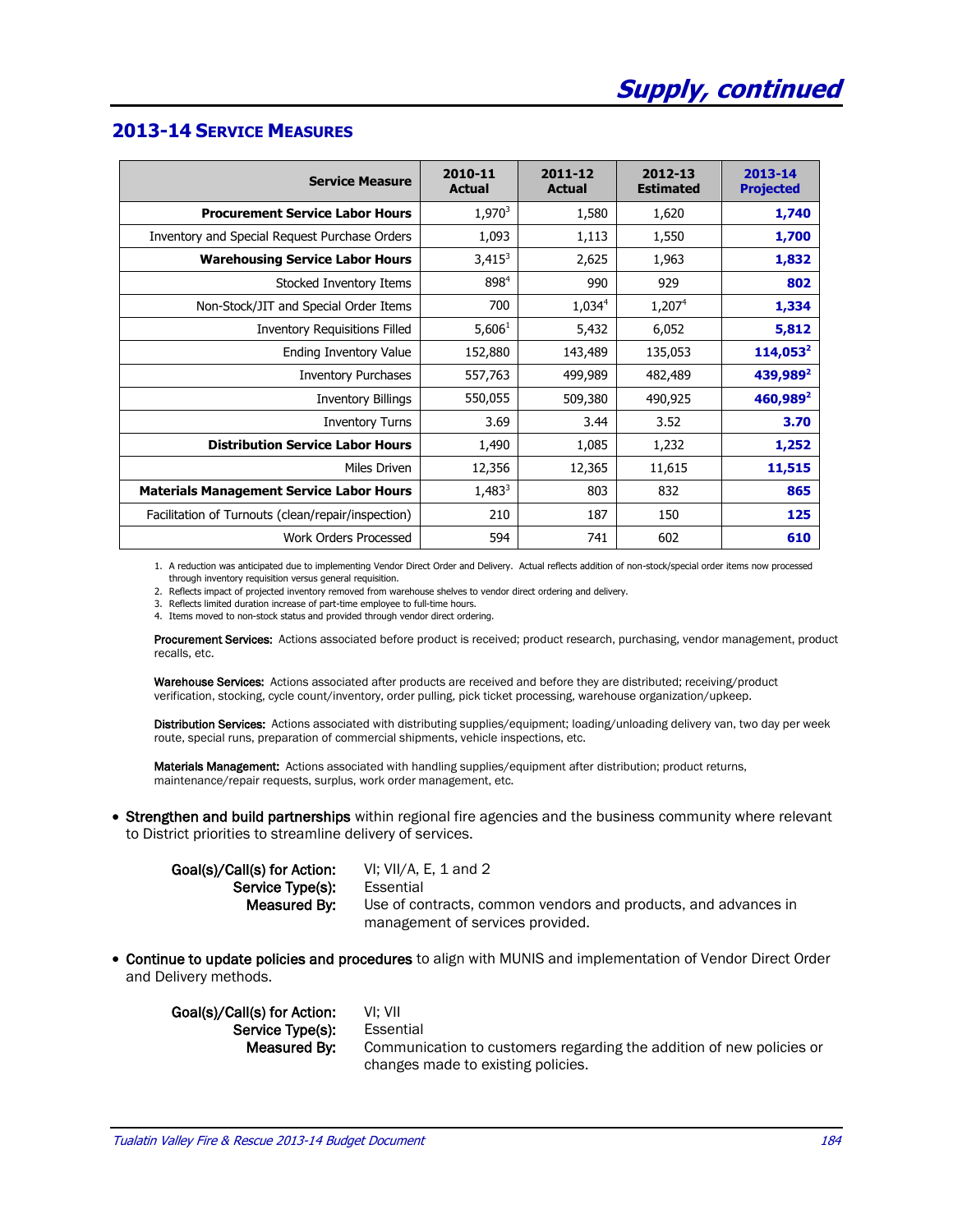# **Supply, continued**

### **2013-14 SERVICE MEASURES, CONTINUED**

• Provide management, maintenance, and tracking of PPE and turnouts to meet requirements set by the manufacturer, NFPA, OSHA, and District standards.

| Goal(s)/Call(s) for Action:<br>Service Type(s): | IV: VII<br>Mandatory                                                                                                                                                                                                                                        |
|-------------------------------------------------|-------------------------------------------------------------------------------------------------------------------------------------------------------------------------------------------------------------------------------------------------------------|
|                                                 |                                                                                                                                                                                                                                                             |
| Measured By:                                    | Access to current year repair and tracking history through a vendor's<br>database. Ability to access this database and make updates to PPE<br>status or condition. Use information to improve decision-making<br>regarding life and retirement of garments. |

Provide routine business and mission critical supplies and equipment to customers.

| Goal(s)/Call(s) for Action: | VI: VII                                                                                                                                                    |
|-----------------------------|------------------------------------------------------------------------------------------------------------------------------------------------------------|
| Service Type(s):            | Essential                                                                                                                                                  |
| Measured By:                | Meet customer's supply and equipment needs in an efficient and cost<br>effective manner utilizing vendor services and/or physical storing of<br>inventory. |

#### **2013-14 CHANGE STRATEGIES**

 Explore the possibility of combining inventory management responsibilities within the Logistics Division.

| Goal(s)/Call(s) for Action:<br><b>Budget Impact:</b><br>Duration:<br><b>Budget Description:</b><br>Partner(s): | $VI/5$ ; VII/1 and 2<br>Resource neutral<br>Year 2 of 3<br>Continue to identify opportunities to combine inventory procurement<br>and management within Logistics. Depending on the outcome, focus on<br>development, testing, and implementation.<br>Fleet, Facilities, Information Technology, Communications, Finance |
|----------------------------------------------------------------------------------------------------------------|--------------------------------------------------------------------------------------------------------------------------------------------------------------------------------------------------------------------------------------------------------------------------------------------------------------------------|
|                                                                                                                |                                                                                                                                                                                                                                                                                                                          |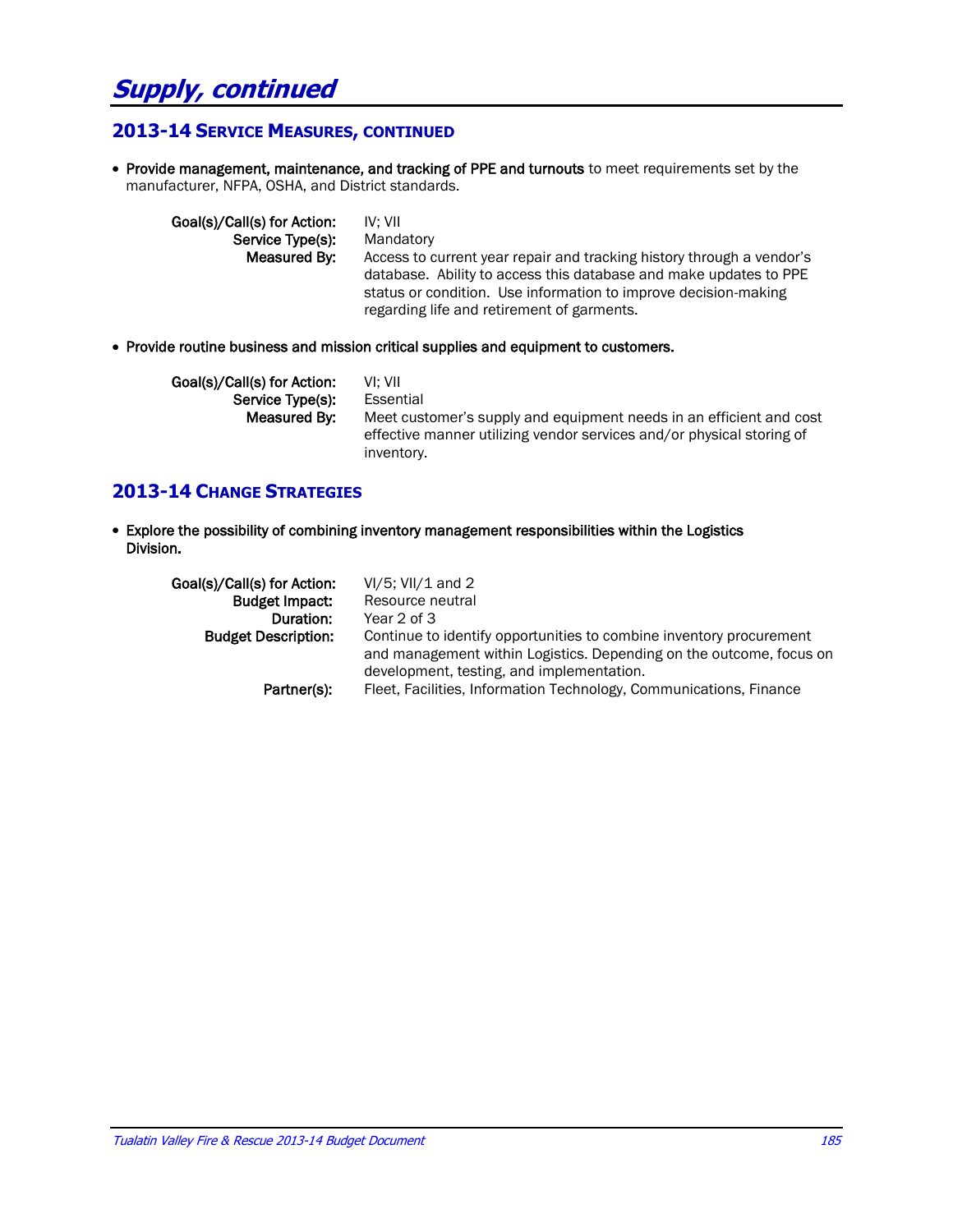|       |                                                                   |                                   |                                   |                                   | <b>Supply, continued</b>             |                                      |                                                   |
|-------|-------------------------------------------------------------------|-----------------------------------|-----------------------------------|-----------------------------------|--------------------------------------|--------------------------------------|---------------------------------------------------|
|       |                                                                   | <b>Actual</b><br>Prior<br>FY 2011 | <b>Actual</b><br>Prior<br>FY 2012 | <b>Budget</b><br>Prior<br>FY 2013 | <b>Budget</b><br>Proposed<br>FY 2014 | <b>Budget</b><br>Approved<br>FY 2014 | <b>Budget</b><br><b>Adopted</b><br><b>FY 2014</b> |
| 10220 | <b>General Fund</b>                                               |                                   |                                   |                                   |                                      |                                      |                                                   |
| 5002  | Salaries & Wages Nonunion                                         | 238,711                           | 228,779                           | 288,401                           | 287,737                              | 287,737                              | 287,737                                           |
| 5004  | Vacation Taken Nonunion                                           | 19,056                            | 20,622                            | 22,185                            | 22,136                               | 22,136                               | 22,136                                            |
| 5006  | Sick Taken Nonunion                                               | 6,037                             | 5,423                             | 4,437                             | 4,428                                | 4,428                                | 4,428                                             |
| 5008  | Personal Leave Taken Nonunion                                     | 1,519                             | 1,636                             | 1,902                             | 1,900                                | 1,900                                | 1,900                                             |
| 5010  | Comp Taken Nonunion                                               | 886                               | 39                                |                                   |                                      |                                      |                                                   |
| 5015  | <b>Vacation Sold</b>                                              | 569                               | 1,053                             | 7,618                             | 7,601                                | 7,601                                | 7,601                                             |
| 5021  | Deferred Comp Match Nonunion                                      | 4,215                             | 6,791                             | 12,677                            | 12,651                               | 12,651                               | 14,231                                            |
| 5054  | Other/FTO Premium                                                 |                                   |                                   | 104                               |                                      |                                      |                                                   |
| 5121  | <b>Overtime Nonunion</b>                                          | 8,387                             | 6,462                             | 7,000                             | 6,000                                | 6,000                                | 6,000                                             |
| 5201  | <b>PERS Taxes</b>                                                 | 51,955                            | 46,459                            | 68,727                            | 73,495                               | 73,495                               | 73,495                                            |
| 5203  | <b>FICA/MEDI</b>                                                  | 20,512                            | 19,662                            | 26,341                            | 26,202                               | 26,202                               | 26,202                                            |
| 5206  | <b>Worker's Comp</b>                                              | 4,640                             | 8,181                             | 6,198                             | 6,165                                | 6,165                                | 6,165                                             |
| 5207  | TriMet/Wilsonville Tax                                            | 1,864                             | 1,813                             | 2,416                             | 2,448                                | 2,448                                | 2,448                                             |
| 5208  | OR Worker's Benefit Fund Tax                                      | 127                               | 115                               | 194                               | 214                                  | 214                                  | 214                                               |
| 5211  | <b>Medical Ins Nonunion</b>                                       | 32,508                            | 35,586                            | 41,723                            | 57,805                               | 57,805                               | 57,805                                            |
| 5221  | Post Retire Ins Nonunion                                          | 4,500                             | 3,600                             | 4,500                             | 4,500                                | 4,500                                | 4,500                                             |
| 5230  | Dental Ins Nonunion                                               | 4,120                             | 4,337                             | 5,284                             | 7,038                                | 7,038                                | 7,038                                             |
| 5240  | Life/Disability Insurance                                         | 2,955                             | 2,238                             | 4,859                             | 4,734                                | 4,734                                | 4,734                                             |
| 5270  | Uniform Allowance                                                 | 319                               | 632                               | 625                               | 1,150                                | 1,150                                | 1,150                                             |
| 5290  | <b>Employee Tuition Reimburse</b>                                 | 1,083                             | 1,516                             | 1,080                             |                                      |                                      |                                                   |
|       | <b>Total Personnel Services</b>                                   | 403,963                           | 394,943                           | 506,271                           | 526,204                              | 526,204                              | 527,784                                           |
| 5300  | <b>Office Supplies</b>                                            | 439                               | 745                               | 800                               | 800                                  | 800                                  | 800                                               |
| 5301  | <b>Special Department Supplies</b>                                | 1,259                             | 1,462                             | 3,760                             | 2,430                                | 2,430                                | 2,430                                             |
| 5305  | Fire Extinguisher                                                 |                                   | 168                               | 200                               | 300                                  | 300                                  | 300                                               |
| 5320  | <b>EMS Supplies</b>                                               |                                   | 45                                |                                   |                                      |                                      |                                                   |
| 5321  | <b>Fire Fighting Supplies</b>                                     |                                   | 3,379                             | 9,530                             | 10,035                               | 10,035                               | 10,035                                            |
| 5325  | <b>Protective Clothing</b>                                        | 104                               | 29                                |                                   |                                      |                                      |                                                   |
| 5330  | Noncapital Furniture & Equip                                      | 2,135                             | 526                               | 130                               | 120                                  | 120                                  | 120                                               |
| 5350  | Apparatus Fuel/Lubricants                                         | 4,926                             | 5,483                             | 8,500                             | 6,500                                | 6,500                                | 6,500                                             |
| 5361  | M&R Bldg/Bldg Equip & Improv                                      | 751                               | 7,424                             | 14,620                            | 10,920                               | 10,920                               | 10,920                                            |
| 5365  | M&R Firefight Equip                                               | 377                               | 240                               | 500                               | 500                                  | 500                                  |                                                   |
| 5367  |                                                                   |                                   |                                   |                                   |                                      |                                      | 500                                               |
| 5415  | M&R Office Equip                                                  | 1,240                             | 1,254                             | 1,344                             | 1,460                                | 1,460                                | 1,460                                             |
|       | Printing                                                          |                                   |                                   | 75                                | 25                                   | 25                                   | 25                                                |
| 5416  | <b>Custodial &amp; Bldg Services</b><br><b>Temporary Services</b> |                                   | 1,354                             | 2,606                             | 2,594                                | 2,594                                | 2,594                                             |
| 5417  |                                                                   | 36,448                            | 21,549                            | 13,100                            |                                      |                                      |                                                   |
| 5432  | <b>Natural Gas</b>                                                | 5,408                             | 5,045                             | 4,000                             | 4,700                                | 4,700                                | 4,700                                             |
| 5433  | Electricity                                                       | 5,482                             | 5,718                             | 6,790                             | 6,200                                | 6,200                                | 6,200                                             |
| 5434  | Water/Sewer                                                       | 3,766                             | 4,097                             | 4,500                             | 4,500                                | 4,500                                | 4,500                                             |
| 5436  | Garbage                                                           | 1,331                             | 1,923                             | 3,075                             | 3,066                                | 3,066                                | 3,066                                             |
| 5461  | <b>External Training</b>                                          | 380                               |                                   | 1,495                             | 1,125                                | 1,125                                | 1,125                                             |
| 5462  | <b>Travel and Per Diem</b>                                        |                                   | 5                                 | 50                                | 60                                   | 60                                   | 60                                                |
| 5484  | Postage UPS & Shipping                                            | 1,673                             | 2,019                             | 2,379                             | 1,829                                | 1,829                                | 1,829                                             |
| 5500  | Dues & Subscriptions                                              | 1,315                             | 410                               | 555                               | 385                                  | 385                                  | 385                                               |
| 5570  | Misc Business Exp                                                 | 63                                | 117                               | 300                               | 300                                  | 300                                  | 300                                               |
| 5573  | Inventory Over/Short/Obsolete                                     | (787)                             | 1,051                             | 5,000                             | 3,000                                | 3,000                                | 3,000                                             |